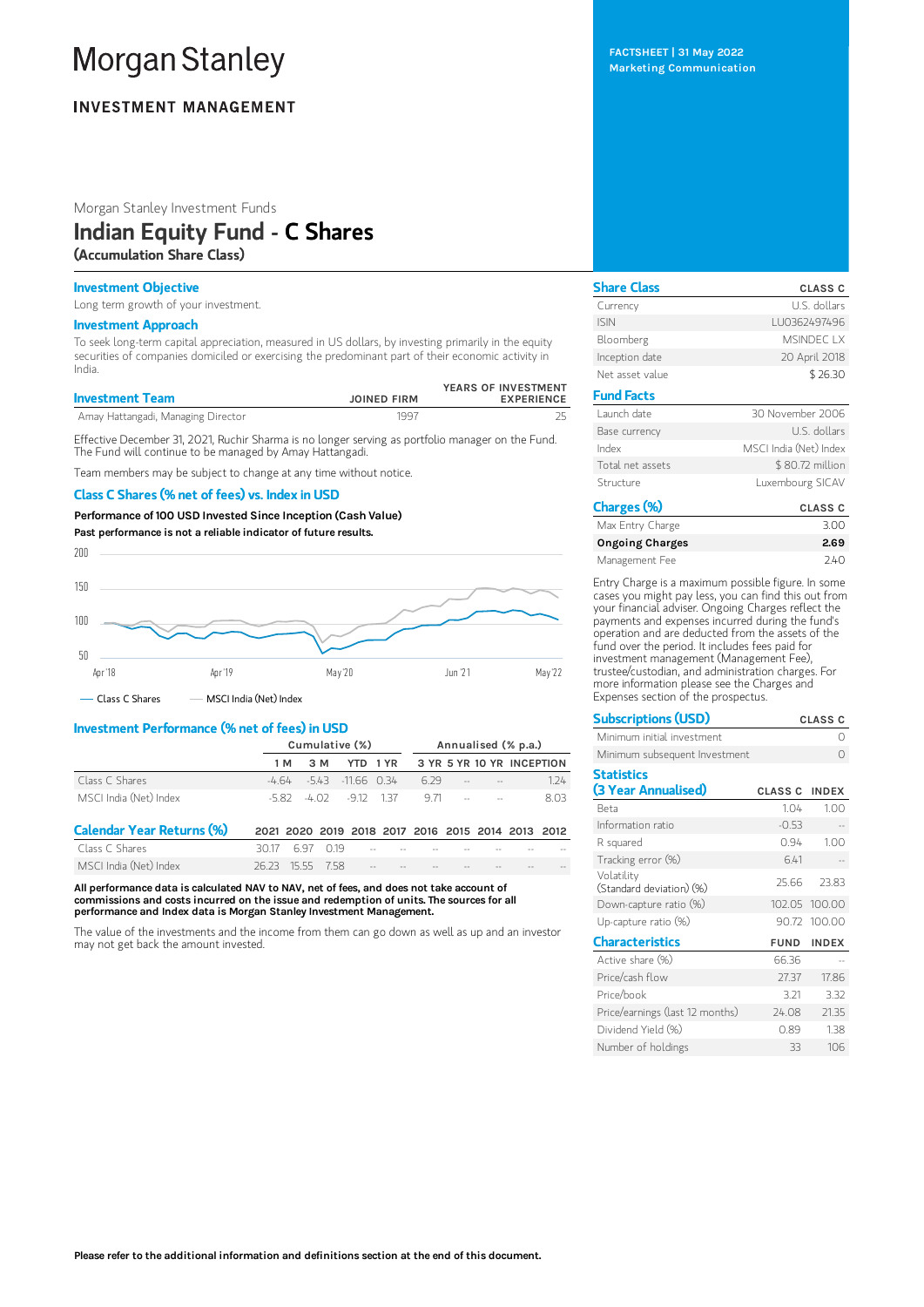| Top Holdings (% of Total Net Assets) <sup>1</sup>        |                           | <b>FUND</b> | <b>INDEX</b> |
|----------------------------------------------------------|---------------------------|-------------|--------------|
| ICICI Bank I td                                          |                           | 9.18        | 5.64         |
| Infosys Ltd                                              |                           | 8.41        | 7.37         |
| Reliance Industries Ltd                                  | 8.09                      | 10.95       |              |
| Axis Bank I td                                           |                           | 6.20        | 2.27         |
| Mahindra & Mahindra I td                                 |                           | 3.83        | 1.31         |
| Shi Life Insurance Co. Ltd.                              | 345                       | 0.77        |              |
| Cholamandalam Investment and Finance Co.                 | 3.27                      | 0.41        |              |
| Tech Mahindra I td                                       | 3.13                      | 1.08        |              |
| Mahindra & Mahindra Financial Services L                 | 2.99                      |             |              |
| State Bank of India                                      | 2.96                      | 1.22        |              |
| Total                                                    |                           | 51.51       |              |
| Sector Allocation (% of Total Net Assets) <sup>2,3</sup> |                           | <b>FUND</b> | <b>INDEX</b> |
|                                                          | <b>Financials</b>         | 39.63       | 23.99        |
|                                                          | Consumer<br>Discretionary | 15.65       | 8.69         |
|                                                          | Information<br>Technology | 11.54       | 16.53        |
|                                                          | Materials                 | 8.48        | 9.43         |
|                                                          | Energy                    | 8.09        | 13.13        |
|                                                          | Health Care               | 6.48        | 4.62         |

<sup>1</sup>These securities and percentage allocations are only for illustrative purposes and do not constitute, and should not be construed as, investment advice or recommendations with respect to the securities or investments mentioned.

Consumer Staples 3.24 8.94 Real Estate 1.54 0.57 Industrials 1.52 4.92 Cash 3.83

<sup>2</sup> May not sum to 100% due to the exclusion of other assets and liabilities. <sup>3</sup> For additional information regarding sector classification/definitions please visit www.msci.com/gics and the glossary at www.morganstanley.com

#### Please refer to the Prospectus for full risk disclosures, available at www.morganstanleyinvestmentfunds.com. All data as of 31.05.2022 and subject to change daily.

This is a marketing communication. Applications for shares in the Fund should not be made without first consulting the current Prospectus and the Key Investor Information Document ("KIID"), which are available in English and in the official language of your local jurisdiction at [morganstanleyinvestmentfunds.com](https://www.morganstanley.com/im/msinvf/index.html) or free of charge from the Registered Office of Morgan Stanley Investment Funds, European Bank and Business Centre, 6B route de Trèves, L-2633 Senningerberg, R.C.S. Luxemburg B 29 192. A summary of investor rights is available in English at the same website. If the management company of the relevant Fund decides to terminate its arrangement for marketing that Fund in any EEA country where it is

registered for sale, it will do so in accordance with the relevant UCITS rules.

#### DEFINITIONS

Active Share is a measure of the percentage of stock holdings in a managers portfolio that differ from the benchmark index (based on holdings and weight of holdings). Active Share scores range from 0%-100%. A score of 100% means you are completely different from the benchmark. Active Share calculation may consolidate holdings with the same economic exposure. Beta is a measure of the relative volatility of a fund to the market's upward or downward movements. A beta greater than 1.0 identifies an issue or fund that will move more than the market, while a beta less than 1.0 identifies an issue or fund that will move less than the market. The Beta of the Market is always equal to 1. Bloomberg stands for 'Bloomberg Global Identifier (BBGID)'. This is a unique 12 digit alphanumerical code designed to enable the identification of securities, such as the Morgan Stanley Investment Funds sub-funds at share class level, on a Bloomberg Terminal. The Bloomberg Terminal, a system provided by Bloomberg L.P., enables analysts to access and analyse real-time financial market data. Each Bloomberg code starts with the same BBG prefix, followed by nine further characters that we list here in this guide for each share class of each fund. Cash & Equivalents are defined as the value of assets that can be converted into cash immediately. These include commercial paper, open FX transactions, Treasury bills and other short-term instruments. Such instruments are considered cash equivalents

#### Share Class C Risk and Reward Profile

| <b>Lower Risk</b>                |  |  |  |                                   | Higher Risk |  |
|----------------------------------|--|--|--|-----------------------------------|-------------|--|
|                                  |  |  |  |                                   |             |  |
| <b>Potentially Lower Rewards</b> |  |  |  | <b>Potentially Higher Rewards</b> |             |  |

The risk and reward category shown is based on historic data.

Historic figures are only a guide and may not be a reliable indicator of what

- may happen in the future. As such this category may change in the future.
- The higher the category, the greater the potential reward, but also the
- greater the risk of losing the investment. Category 1 does not indicate a risk free investment.
- The fund is in this category because it invests in shares of Indian companies and the fund's simulated and/or realised return has experienced high rises and falls historically.
- The fund may be impacted by movements in the exchange rates between the fund's currency and the currencies of the fund's investments.

This rating does not take into account other risk factors which should be considered before investing, these include:

- The fund relies on other parties to fulfill certain services, investments or transactions. If these parties become insolvent, it may expose the fund to financial loss.
- Sustainability factors can pose risks to investments, for example: impact asset values, increased operational costs.
- There may be an insufficient number of buyers or sellers which may affect the funds ability to buy or sell securities.
- There are increased risks of investing in emerging markets as political, legal and operational systems may be less developed than in developed markets.
- Past performance is not a reliable indicator of future results. Returns may increase or decrease as a result of currency fluctuations. The value of investments and the income from them can go down as well as up and investors may lose all or a substantial portion of his or her investment.
- The value of the investments and the income from them will vary and there can be no assurance that the Fund will achieve its investment objectives.
- $\bullet$  Investments may be in a variety of currencies and therefore changes in rates of exchange between currencies may cause the value of investments to decrease or increase. Furthermore, the value of investments may be adversely affected by fluctuations in exchange rates between the investor's reference currency and the base currency of the investments.

because they are deemed liquid and not subject to significant risk of changes in values. Dividend yield is the ratio between how much a company pays out in dividends each year relative to its share price. Information ratio is the portfolio's alpha or excess return per unit of risk, as measured by tracking error, versus the portfolio's benchmark. ISIN is the international securities identification number (ISIN), a 12 digit code consisting of numbers and letters that distinctly identifies securities. NAV is the Net Asset Value per share of the Fund (NAV), which represents the value of the assets of a fund less its liabilities. Number of holdings provided are a typical range, not a maximum number. The portfolio may exceed this from time to time due to market conditions and outstanding trades. Price/book (P/BV) compares a stock's market value to the book value per share of total assets less total liabilities. This number is used to judge whether a stock is undervalued or overvalued. Price/cash flow (P/CF) is a ratio used to compare a company's market value to its cash flow. It is calculated by dividing the company's per-share stock price by the per-share operating cash<br>flow. **Price/earnings (P/E)** is the price of a stock divided by its earnings per share for the past 12 months. Sometimes called the multiple, P/E gives investors an idea of how much they are paying for a company's earning power. The higher the P/E, the more investors are paying, and therefore the more earnings growth they are expecting. **R squared** measures how well an investment's returns correlate to an index. An R squared of 1.00 means the portfolio performance is 100% correlated to the index's, whereas a low rsquared means that the portfolio performance is less correlated to the index's. Tracking error is the standard deviation of the difference between the returns of an investment and its benchmark. Upside/downside market capture measures annualized performance in up/down markets relative to the market benchmark. Volatility (Standard deviation) measures how widely individual performance returns, within a performance series, are dispersed from the average or mean value.

#### INDEX INFORMATION

The MSCI India Index is designed to measure the performance of the large and mid cap segments of the Indian market.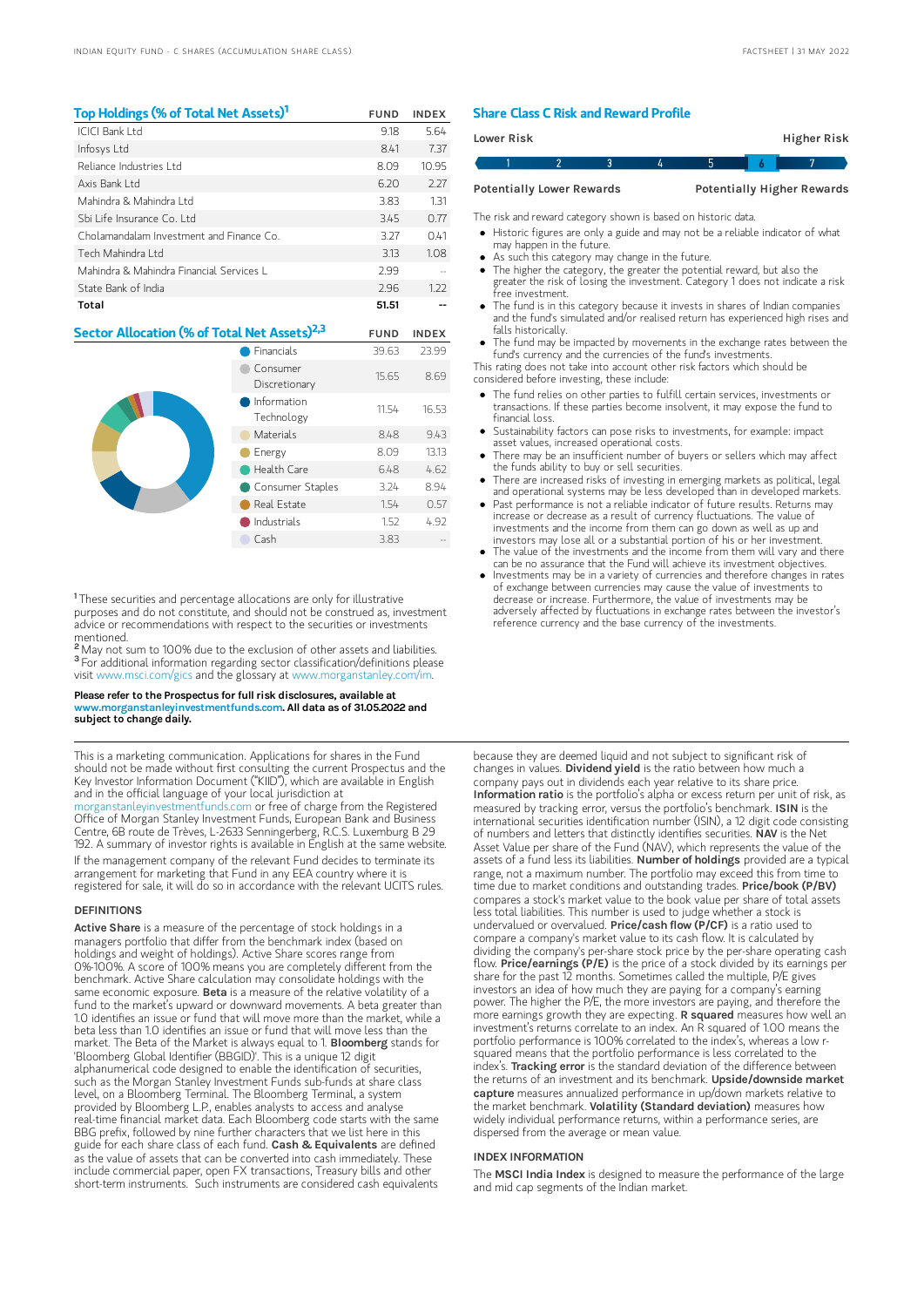#### DISTRIBUTION

This communication is only intended for and will only be distributed to persons resident in jurisdictions where such distribution or availability would not be contrary to local laws or regulations. In particular, the Shares are not for distribution to US persons.

Ireland: MSIM Fund Management (Ireland) Limited. Registered Office: The Observatory, 7-11 Sir John Rogerson's Quay, Dublin 2, D02 VC42, Ireland. Registered in Ireland as a private company limited by shares under company number 616661. MSIM Fund Management (Ireland) Limited is regulated by the Central Bank of Ireland. United Kingdom: Morgan Stanley Investment Management Limited is authorised and regulated by the Financial Conduct Authority. Registered in England. Registered No. 1981121. Registered Office: 25 Cabot Square, Canary Wharf, London E14 4QA, authorised and regulated by the Financial Conduct Authority. Dubai: Morgan Stanley Investment Management Limited (Representative Office, Unit Precinct 3-7th Floor-Unit 701 and 702, Level 7, Gate Precinct Building 3, Dubai International Financial Centre, Dubai, 506501, United Arab Emirates. Telephone: +97 (0)14 709<br>7158). I**taly:** MSIM Fund Management (Ireland)Limited, Milan Branch (Sede Secondaria di Milano) is a branch of MSIM Fund Management (Ireland) Limited, a company registered in Ireland, regulated by the Central Bank of Ireland and whose registered office is at The Observatory, 7-11 Sir John Rogerson's Quay, Dublin 2, D02 VC42, Ireland. MSIM Fund Management (Ireland) Limited Milan Branch (Sede Secondaria di Milano) with seat in Palazzo Serbelloni Corso Venezia, 16 20121 Milano, Italy, is registered in Italy with company number and VAT number 11488280964. The Netherlands: MSIM Fund Management (Ireland) Limited, Rembrandt Tower, 11th Floor Amstelplein 1 1096HA, Netherlands. Telephone: 31 2-0462-1300. Morgan Stanley Investment Management is a branch office of MSIM Fund Management (Ireland) Limited. MSIM Fund Management (Ireland) Limited is regulated by the Central Bank of Ireland. France: MSIM Fund Management (Ireland) Limited, Paris Branch is a branch of MSIM Fund Management (Ireland) Limited, a company registered in Ireland, regulated by the Central Bank of Ireland and whose registered office is at The Observatory, 7-11 Sir John Rogerson's Quay, Dublin 2, D02 VC42, Ireland. MSIM Fund Management (Ireland) Limited Paris Branch with seat at 61 rue de Monceau 75008 Paris, France, is registered in France with company number 890 071 863 RCS. Spain: MSIM Fund Management (Ireland) Limited, Sucursal en España is a branch of MSIM Fund Management (Ireland) Limited, a company registered in Ireland, regulated by the Central Bank of Ireland and whose registered office is at The Observatory, 7-11 Sir John Rogerson's Quay, Dublin 2, D02 VC42, Ireland. MSIM Fund Management (Ireland) Limited, Sucursal en España with seat in Calle Serrano 55, 28006, Madrid, Spain, is registered in Spain with tax identification number W0058820B. Switzerland: Morgan Stanley & Co. International plc, London, Zurich Branch Authorised and regulated by the Eidgenössische Finanzmarktaufsicht ("FINMA"). Registered with the Register of Commerce Zurich CHE-115.415.770. Registered Office: Beethovenstrasse 33, 8002 Zurich, Switzerland, Telephone +41 (0) 44 588 1000. Facsimile Fax: +41(0) 44 588 1074.

Australia: This publication is disseminated in Australia by Morgan Stanley Investment Management (Australia) Pty Limited ACN: 122040037, AFSL No. 314182, which accepts responsibility for its contents. This publication, and any access to it, is intended only for "wholesale clients" within the meaning of the Australian Corporations Act. Hong Kong: This document has been issued by Morgan Stanley Asia Limited for use in Hong Kong and shall only be made available to "professional investors" as defined under the Securities and Futures Ordinance of Hong Kong (Cap 571). The contents of this document have not been reviewed nor approved by any regulatory authority including the Securities and Futures Commission in Hong Kong. Accordingly, save where an exemption is available under the relevant law, this document shall not be issued, circulated, distributed, directed at, or made available to, the public in Hong Kong. Singapore: This publication should not be considered to be the subject of an invitation for subscription or purchase, whether directly or indirectly, to the public or any member of the public in Singapore other than (i) to an institutional investor under section 304 of the Securities and Futures Act, Chapter 289 of Singapore ("SFA"), (ii) to a "relevant person" (which includes an accredited investor) pursuant to section 305 of the SFA, and such distribution is in accordance with the conditions specified in section 305 of the SFA; or (iii) otherwise pursuant to, and in accordance with the conditions of, any other applicable provision of the SFA. In particular, for investment funds that are not authorized or recognized by the MAS, units in such funds are not allowed to be offered to the retail public; any written material issued to persons as aforementioned in connection with an offer is not a prospectus as defined in the SFA and, accordingly, statutory liability under the SFA in relation to the content of prospectuses does not apply, and investors should consider carefully whether the investment is suitable for them. This publication has not been reviewed by the Monetary Authority of Singapore.

Chile: Neither the Fund nor the interests in the Fund are registered in the Registry of Offshore Securities (el Registro de Valores Extranjeros) or subject to the supervision of the Commission for the Financial Market (la

Comisión para el Mercado Financiero). This document and other offering materials relating to the offer of the interests in the Fund do not constitute a public offer of, or an invitation to subscribe for or purchase, the Fund interests in the Republic of Chile, other than to individually identified purchasers pursuant to a private offering within the meaning of Article 4 of the Chilean Securities Act (la Ley del Mercado de Valores) (an offer that is not "addressed to the public at large or to a certain sector or specific group of the public").

Peru: The interests in the Fund have not been and will not be registered in Peru under Decreto Legislativo 862: Ley de Fondos de Inversión y sus Sociedades Administradoras or under Decreto Legislativo 861: Ley del Mercado de Valores (the "Securities Market Law"), and are being offered to institutional investors only (as defined in article 8 of the Securities Market Law) pursuant to a private placement, according to article 5 of the Securities Market Law. The interests in the Fund have not been registered in the securities market public registry (Registro Público del Mercado de Valores) maintained by, and the offering of the Fund interests in Peru is not subject to the supervision of, the Superintendencia del Mercado de Valores. Any transfers of the Fund interests shall be subject to the limitations contained in the Securities Market Law and the regulations issued thereunder.

#### IMPORTANT INFORMATION

EMEA: This marketing communication has been issued by MSIM Fund Management (Ireland) Limited. MSIM Fund Management (Ireland) Limited is regulated by the Central Bank of Ireland. MSIM Fund Management (Ireland) Limited is incorporated in Ireland as a private company limited by shares with company registration number 616661 and has its registered address at The Observatory, 7-11 Sir John Rogerson's Quay, Dublin 2, D02 VC42, Ireland.

This document contains information relating to the sub-fund ("Fund") of Morgan Stanley Investment Funds, a Luxembourg domiciled Société d'Investissement à Capital Variable. Morgan Stanley Investment Funds (the "Company") is registered in the Grand Duchy of Luxembourg as an undertaking for collective investment pursuant to Part 1 of the Law of 17th December 2010, as amended. The Company is an Undertaking for Collective Investment in Transferable Securities ("UCITS").

Applications for shares in the Fund should not be made without first consulting the current Prospectus, Key Investor Information Document ("KIID"), Annual Report and Semi-Annual Report ("Offering Documents"), or other documents available in your local jurisdiction which is available free of charge from the Registered Office: European Bank and Business Centre, 6B route de Trèves, L-2633 Senningerberg, R.C.S. Luxemburg B 29 192. In addition, all Italian investors should refer to the 'Extended Application Form', and all Hong Kong investors should refer to the 'Additional Information for Hong Kong Investors' section, outlined within the Prospectus. Copies of the Prospectus, KIID, the Articles of Incorporation and the annual and semiannual reports, in German, and further information can be obtained free of charge from the representative in Switzerland. The representative in Switzerland is Carnegie Fund Services S.A., 11, rue du Général-Dufour, 1204 Geneva. The paying agent in Switzerland is Banque Cantonale de Genève, 17, quai de l'Ile, 1204 Geneva. The document has been prepared solely for informational purposes and does not constitute an offer or a recommendation to buy or sell any particular security or to adopt any specific investment strategy.

Any index referred to herein is the intellectual property (including registered trademarks) of the applicable licensor. Any product based on an index is in no way sponsored, endorsed, sold or promoted by the applicable licensor and it shall not have any liability with respect thereto. The Fund is actively managed, and the management of the fund is not constrained by or compared to the composition of the Benchmark.

All investments involve risks, including the possible loss of principal. The material contained herein has not been based on a consideration of any individual client circumstances and is not investment advice, nor should it be construed in any way as tax, accounting, legal or regulatory advice. To that end, investors should seek independent legal and financial advice, including advice as to tax consequences, before making any investment decision.

The use of leverage increases risks, such that a relatively small movement in the value of an investment may result in a disproportionately large movement, unfavourable as well as favourable, in the value of that investment and, in turn, the value of the Fund.

Investment in the Fund concerns the acquisition of units or shares in a fund, and not in a given underlying asset such as building or shares of a company, as these are only the underlying assets owned.

The information contained in this communication is not a research recommendation or 'investment research' and is classified as a 'Marketing Communication' in accordance with the applicable European or Swiss regulation. This means that this marketing communication (a) has not been prepared in accordance with legal requirements designed to promote the independence of investment